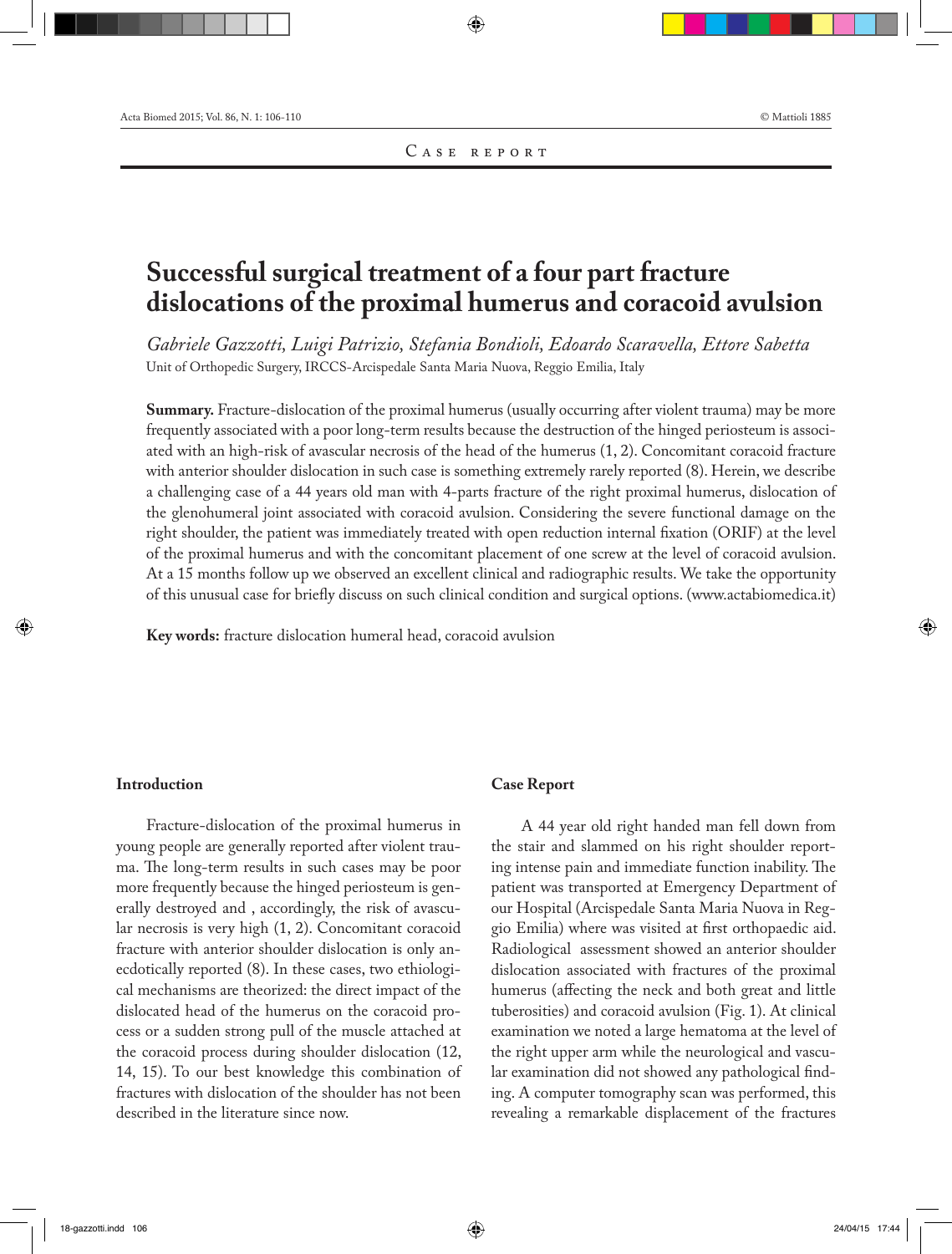

**Figure 1.** Post traumatic radiological assessment

(Figs. 2-3). Considering the severe pain and functional damage on the right shoulder, we planned an emergency surgical repair.

Surgical procedures was performed in the supine position via a standard delto-pectoral approach. Under fluoroscopic guide an open reduction internal fixation (ORIF) was done using a locking plate and screws at the level of the proximal humerus after having reduced the glenohumeral joint and one screw at the level of coracoid process (Fig. 4); ethibond sutures



**Figure 2.** Computer tomography of the fractures



**Figure 3.** Computer tomography of the fractures



**Figure 4.** Post-operative radiological assessment

were used to integrate fixation of both tuberosities. In the post-operative he wore a sling with pillow for four weeks, after 10 days begun passive motion of the shoulder avoiding external and internal rotation. After one month shoulder movements and progressive strengthening exercises were begun actively. The patient completed a clinically and radiographically follow-up at 1,2, 6 and 9 months. At the last follow up we performed also Constant scoring system. At the 2 months follow up, symptoms had disappeared and the patient was able to resume his work activities without discomfort but he was not allowed to ride his motor-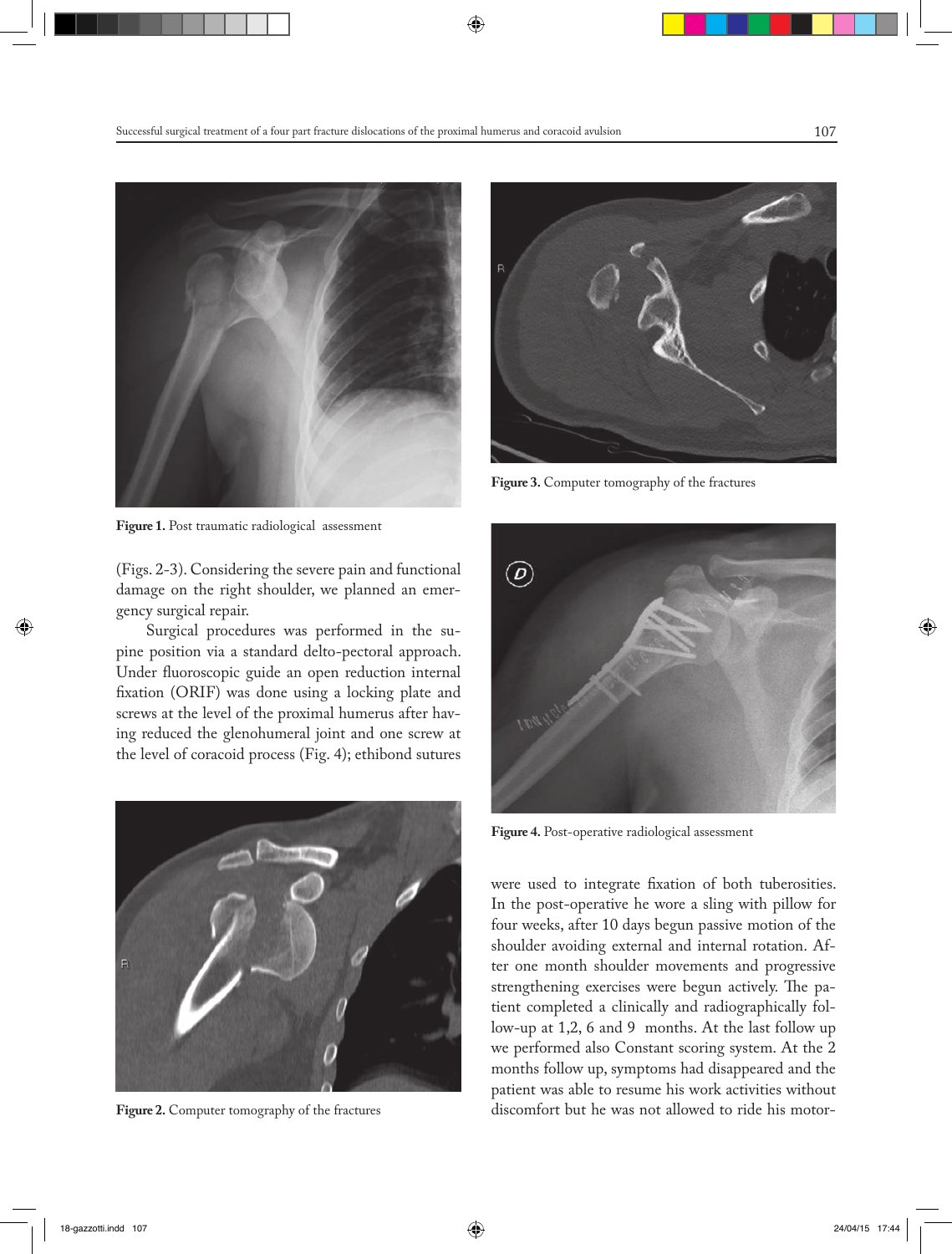cycle. At the 6 months evaluation he was allowed to return to practice motocross. At the 15 months and last follow up he did not show any problems. Constant score was 93 and we observed the following ranges of movement (Figs. 5-6-7-8): 1) active forward elevation and abduction: complete; 2) external rotation: up to 35°; 3) internal rotation: D7. None impingement



**Figure 5.** Range of movements at last follow up



**Figure 6.** Range of movements at last follow up



**Figure 7.** Range of movements at last follow up



**Figure 8.** Post-operative radiological assessment

symptoms were referred and we noted a complete recovery of the strength at the level of conjoined tendon (short head of biceps and the coraco-brachialis). At radiological assessment all fractures were healed with partial reabsorption of the avulsed coracoid process detected (Figs. 9-10).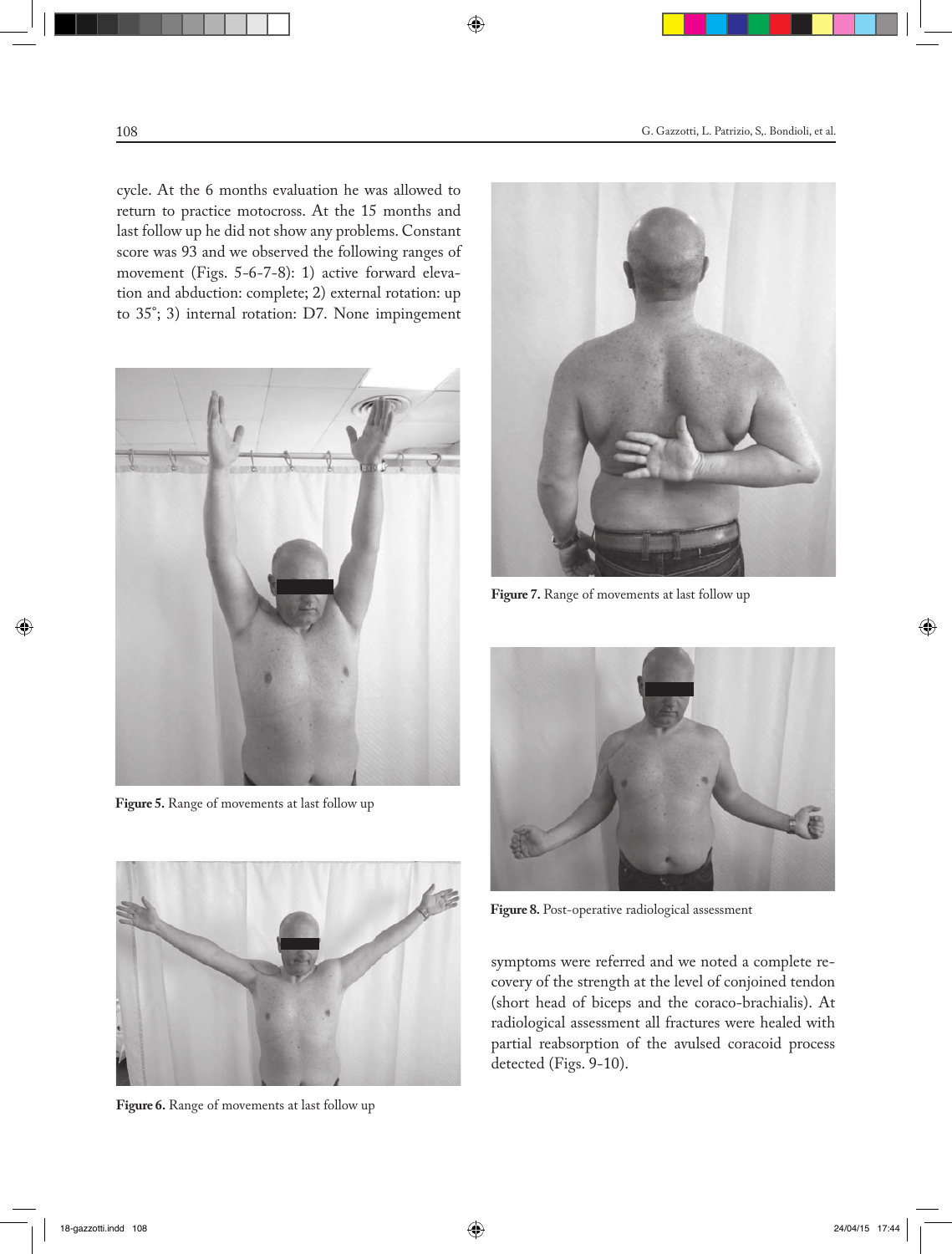

**Figure 9.** Radiological assessment at last follow up



**Figure 10.** Radiological assessment at last follow up

#### **Discussion**

Dislocation of the shoulder is common and may be associated with a variety of complications to omolateral shoulder: crush fracture of the humeral head, fracture of the glenoid rim, neurovascular injuries,

rupture of the rotator cuff, fracture of the tuberosities, fracture or avulsion of the coracoid (1). Associated fracture of the humeral neck are not common and are described also rare iatrogenic displacement during attempted reduction of the shoulder, in this type of injuries closed manipulation should be avoided (3). In the present case, we observed an anterior glenohumeral dislocation associated with fracture of both neck and tuberosities of the proximal humerus and a coracoid avulsion. At careful review of the pertinent literature, such clinical presentation has never been reported at our best knowledgement.

Four part fracture-dislocation of the proximal humerus have a worst prognosis, this is due to the devascularisation of the humeral head as result of the capsular disruption, therefore there is a high risk of osteonecrosis or nonunion  $(2)$ . In younger patients  $(50)$ years) an open reduction and internal fixation (ORIF) may be considered the gold standard treatment and, in this setting, every attempt should be made to reduce the fracture and obtain the original anatomy of the humeral head (1, 17). In the experience of Soliman et al (18) 39 patients younger than 40 years old with fourpart fracture dislocations were treated with osteosynthesis adopting K-wires or proximal humerus plate. The Authors reported a total of 8 avascular necrosis, of which seven were fractures of the anatomic neck, and one fracture at the level of the surgical neck. Others (4) reported an interesting case of anterior shoulder dislocation associated with fractures of the coracoid process, of the great tuberosity and of the glenoid rim; the patient was treated conservatively with emergency shoulder reduction only and long-term results were satisfactory

On the other hand, the fracture of the coracoid process is rarely reported usually related with shoulder injuries (14, 15). Only few cases are reported associated to shoulder dislocation. Fractures of the coracoid are probably caused by traction forces from the attached conjoined tendon or the results from direct contusions of the humeral head to coracoid process. Ogawa (12) found that 37 of 67 coracoid fractures were associated with ipsilateral acromion-clavicular dislocations (16). Higher incidence of this type of combination of lesions is documented in football population (11, 13). For diagnosis of coracoid fracture it may be necessary